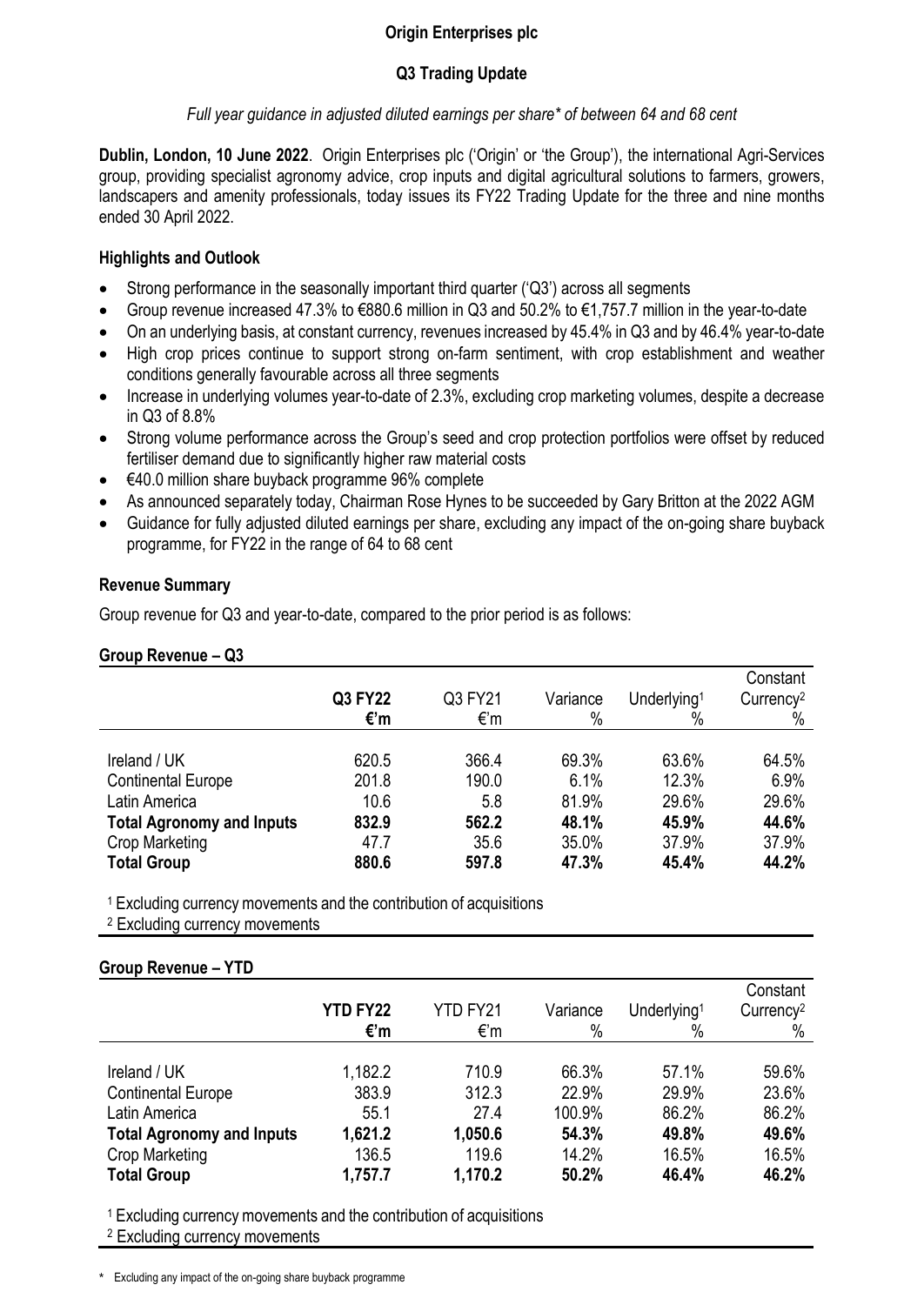Reported Group revenue was €880.6 million for Q3, an increase of 47.3% on the prior year (44.2% on a constant currency basis). While exceptional price volatility for both agricultural outputs and fertiliser persisted through Q3, the Group experienced strong trading conditions throughout the period with good crop establishment, generally favourable weather conditions and strong on-farm sentiment.

Group revenue for the nine-months ended 30 April 2022 was €1,757.7 million, an increase of 50.2% year-on-year on a reported basis (an increase of 46.2% on a constant currency basis). Excluding Crop Marketing, revenue in our Agronomy and Inputs businesses delivered constant currency growth of 49.6%, reflecting volume growth of 2.3%, pricing improvement of 47.5% and a reduction of 0.2% reflecting the impact of acquisitions and disposals. The Group saw strong crop protection and seed volume growth, offset by fertiliser demand reduction as a result of the exceptionally high fertiliser pricing environment.

**Ireland and the UK** recorded an overall reduction in underlying volumes in Q3 of 8.7% and an increase year-todate of 0.4%.

Q3 saw encouraging volume performances across the Group's seed and crop protection portfolios, offset by reduced fertiliser volumes. This trading environment was supported by a positive planting profile, with good crop establishment and favourable weather conditions, despite the impact of price inflation.

Total autumn and winter plantings for principal crops are estimated to be 8.7% ahead of last year at 2.6 million hectares. The area of winter wheat is estimated to be up 6.7% to 1.8 million hectares (1.7 million hectares in FY21) and oil seed rape up 19.0% to 0.4 million hectares (0.3 million hectares in FY21). Total autumn, winter and spring plantings for the 2022 growing season are forecast to be 2.9% ahead of last year, at 4.4 million hectares.

Business-to-Business Agri-Inputs has recorded increased revenues year-to-date driven primarily by global raw material price inflation, partly offset by reduced levels of demand. The global fertiliser market has seen significant raw material price volatility over recent months, however the Group continues to navigate these supply chain and pricing pressures.

The Group's Amenity business has delivered a strong performance year-to-date, continuing the positive momentum from the first half of the year. The integration of Green-tech, the UK's leading manufacturer and distributor of landscaping, forestry and ground maintenance equipment, has progressed to plan and is performing ahead of expectations.

Digital Agricultural Services continues to develop the Group's capabilities in precision farming and digital agronomy. By the end of Q3 FY22, over 1.8 million (Q3 FY21: 1.6 million) active hectares were uploaded to the Group's platform.

In **Continental Europe,** the strong first half performance as a result of early season demand saw Q3 moderate to a 6.1% increase in reported revenue to €201.8 million, resulting in a 22.9% increase year to date to €383.9 million. Continental Europe recorded an underlying volume decrease, excluding crop marketing volumes, of 9.7% in Q3 and an increase of 1.4% year-to-date. Strong volume performances in both Poland and Romania were offset by the significantly reduced agricultural activity levels in Ukraine due to the war.

*In Poland*, combined autumn, winter and spring plantings for the 2022 growing season are estimated to be in line with last year at 8.9 million hectares, with a 2.5% increase in spring plantings offsetting a corresponding reduction in autumn and winter crops. To date, there has been satisfactory establishment of planted crops, however a lack of rainfall during the key growing season may have a negative impact on yields.

*In Romania*, the total sown area for autumn, winter and spring plantings is estimated to be 0.7% ahead of the prior year at 8.4 million hectares. Crop establishment has been satisfactory to date, with some localised concerns regarding lack of rainfall which could impact yield potential.

*In Ukraine*, activity levels have reduced sharply since the start of the war with the limited sale of last year's crop significantly impacting on-farm liquidity. The Group's top priority remains ensuring the safety and wellbeing of our colleagues and the continued de-risking of the balance sheet in Ukraine. The Group continues to closely monitor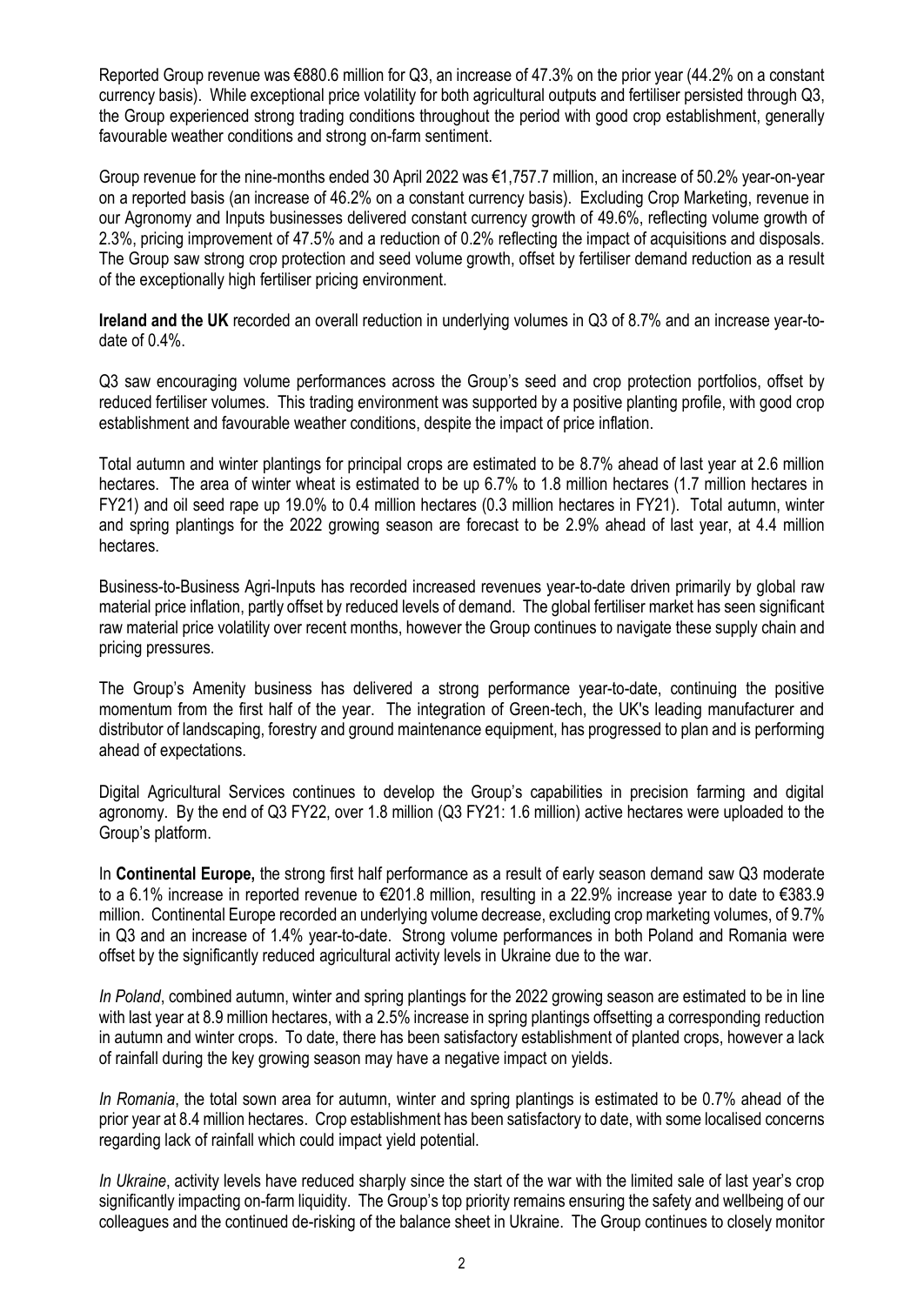the situation on the ground and support the limited localised operations in areas away from conflict, overseen by the local team.

**Latin America** recorded an increase in underlying business volumes in Q3 of 14.9%, in the seasonally quieter second half with year-to-date underlying business volumes 60.4% ahead of the prior year. The volume development and underlying growth is driven by increases in the Group's core product range and a significant increase in controlled release fertiliser sales following the completion of the Group's new production facility in Minas Gerais in the second half of FY21.

The total cropping area dedicated to soya, Brazil's principal crop, has increased by approximately 3.5% on the prior year to 40.6 million hectares. However, despite the encouraging planting profile in the period, adverse weather conditions have resulted in the expected soya harvest reducing to 122.7 million tonnes from the 145.7 million tonnes initially forecasted. The harvest for maize, Brazil's secondary crop, is also expected to reduce to 23.7 million tonnes from the 29.0 million tonnes initially forecasted.

### **Share Buyback Programme**

On 9 March 2022 the Group commenced a share buyback programme to repurchase up to  $\epsilon$ 40.0 million of ordinary shares. The programme is progressing to plan and is currently 96% complete.

### **Current Trading and Full Year Outlook for FY22**

The Group has continued to successfully navigate price volatility and supply chain disruptions across its markets, primarily resulting from the war in Ukraine and ongoing global energy, commodity and general inflationary pressures. The strong trading conditions experienced to date have continued into Q4 across all three segments.

The Group now expects to deliver increased growth in earnings year-on-year, with full year adjusted fully diluted earnings per share, excluding any impact of the on-going share buyback programme, in the range of 64 to 68 cent for FY22.

Preliminary Results for FY22 will be announced on 27 September 2022.

# **ENDS**

This announcement contains inside information. The person responsible for arranging release of this announcement on behalf of Origin is Barbara Keane, Company Secretary & General Counsel.